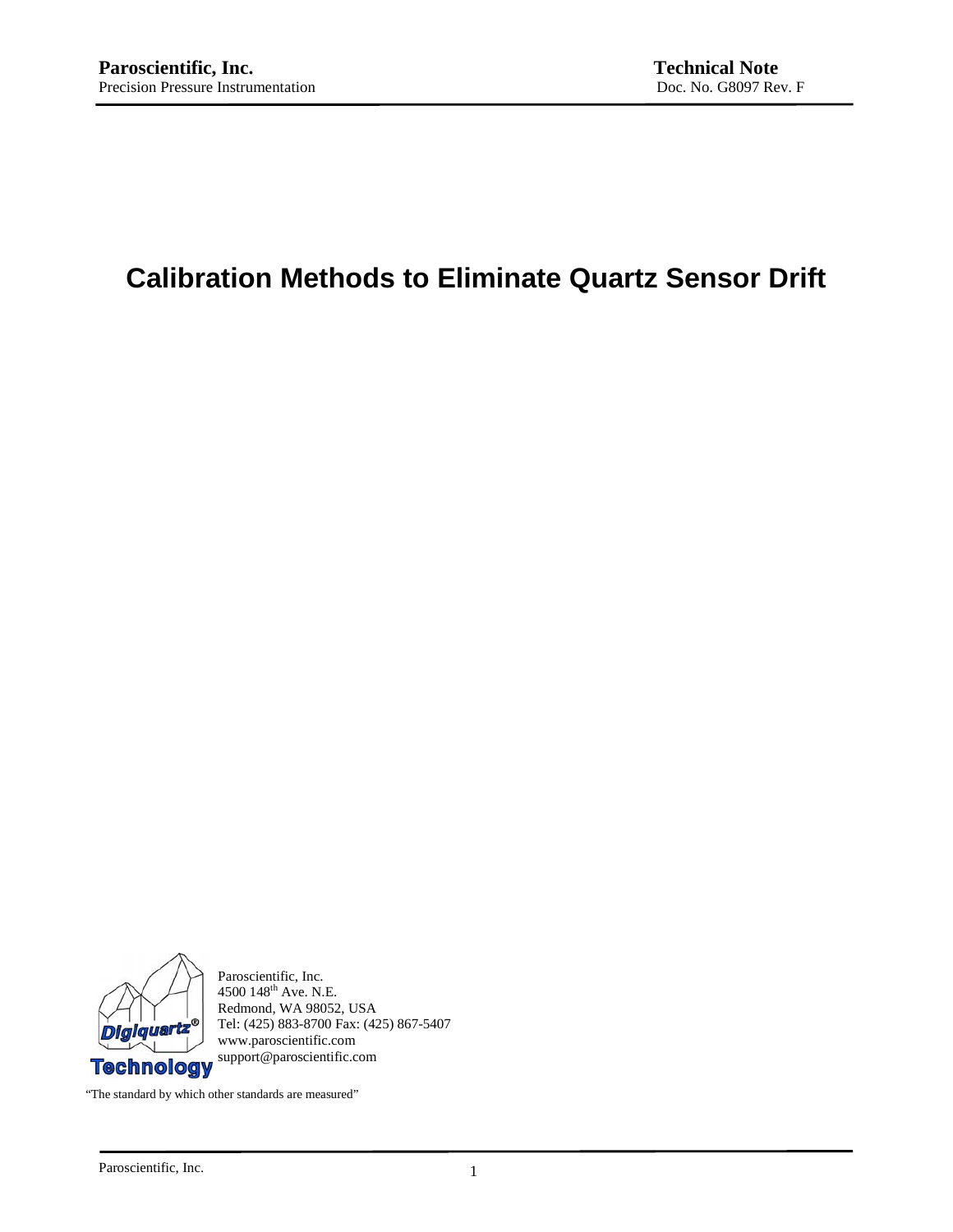#### **Calibration Methods to Eliminate Quartz Sensor Drift**

Jerome M. Paros & Taro Kobayashi

Paroscientific, Inc. & Quartz Seismic Sensors, Inc., Redmond, WA USA

#### **Abstract:**

In-situ calibration techniques have been developed to distinguish real seafloor movements from instrument drift. Long-term geodetic measurements may be made with pressure sensors that measure depth changes and triaxial accelerometers that measure tilt relative to Earth's plumb line gravity vector. The initial goal is to measure uplift or subsidence to better than 1 cm/year at depths of 4000 meters and a span of 1 kilometer. The requirement on pressure sensor stability is a few parts-per-million of full-scale per year (ppm/year). If the full-scale range of the triaxial accelerometers is 3 G's, then the requirement on accelerometer drift is also a few ppm/year.

**Digiquartz® Pressure Sensors can be recalibrated in-situ by periodically venting from ocean pressures (A) to the ambient pressure (0) within the system housing. Subtracting the drift at 0 from the measured ocean depth readings, A, eliminated sensor drift to a few parts-permillion (ppm) of full scale with a standard deviation less than 1 ppm (< 1 cm/year).** 

**Triaxial Quartz Accelerometers can be recalibrated in-situ relative to Earth's 1 G gravity vector. Over 1045 test cycles using this Accelerometer Calibration Method resulted in an average cycle-to-cycle non-repeatability of 0.10 micro-g. This is equivalent to a tilt of 0.010 cm at a span of 1 kilometer. Longer-term fits to determine drift had a standard deviation less than 0.5 cm.** 

### **Background:**

Reference 1 analyzes the root causes of Quartz Sensor drift. There are 2 causes of drift that are related to whether the sensors are unloaded or loaded. Tests with the sensors mostly unloaded, 0, show that the resonator frequencies and indicated signal outputs at both zero and full-scale increase with time. One mechanism that can cause increasing frequency outputs is quartz crystal aging or "outgassing" whereby the resonator mass decreases with time. These frequency changes are converted to equivalent error forces through the conformance (linearization) equation. When the sensor is mostly at high loads, A, (e.g. near full-scale), the outputs at zero and full-scale both decrease with time. This is due to attachment or mechanism "creep" deflections that work against the spring rate of the mechanism to generate viscoelastic error forces.

The A-0-A Seafloor Pressure Calibration Method includes a switching valve internal to the sealed housing of the OBS, PIES, or casing line that delivers ocean pressures to the Quartz Pressure Sensors. Periodically, the valve is closed to the seawater pressure, A, and vented to the internal 1 bar absolute pressure, 0. Reference calibration points at 0, as easily measured with a barometer inside the housing, are used to compensate for the drift at ocean depths, A.

The single point reference to eliminate the drift of Quartz Triaxial Accelerometers is a comparison of the measured acceleration vector to Earth's 1 G gravity vector.

### **A-0-A Seafloor Pressure Calibration Method:**

In-situ pressure calibrations require a stable or easily measured reference. Reference 2 describes "A Self-Calibrating Pressure Recorder for Detecting Seafloor Height Change" based on supplying a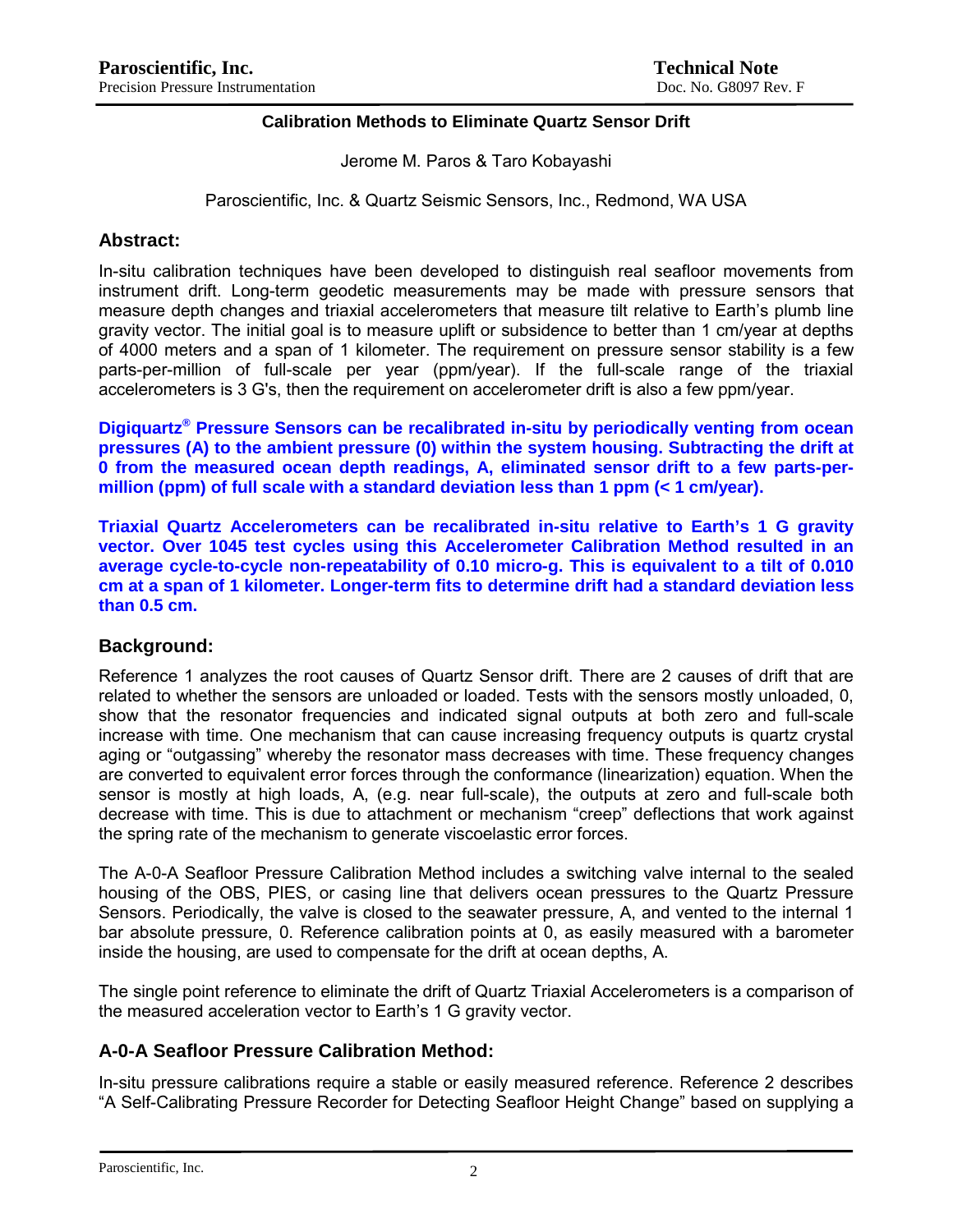single pressure point near to the full-scale deployment depth from a piston gauge dead weight tester.

The new in-situ method of seafloor pressure calibration, A-0-A, is based on a metrology technique, 0-A-0, developed by the National Metrology Institute of Japan-(AIST) (Reference 3). The 0-A-0 Metrology Method releases pressure to atmospheric pressure, 0, after each calibration point, A, and the 0 reading is used as an offset correction for the next reading. The A-0-A Seafloor Pressure Calibration Method includes a switching valve internal to the OBS, PIES, or casing line that delivers ocean pressures to the Quartz Pressure Sensors. Periodically, the valve is closed to the seawater pressure, A, and vented to the internal 1 bar absolute pressure, 0. Reference calibration points at 0, as easily measured with a barometer inside the housing, are used to compensate for the drift at ocean depths, A. Figure 1 shows an example of A-0-A testing of 100 MPa (10,000 meters) sensors. Data were provided by Dr. Hiroaki Kajikawa of the National Metrology Institute of Japan--(AIST). Reference 4 applies mathematical models to analyze and fit the drift data.

Full scale pressure was applied at a constant 100 MPa for over 4 months except for 8 brief A-0-A sequences. The 8 points of drift at atmospheric pressure, 0, were linearly connected and subtracted from the measured readings at A. Figure 1 shows the Drift at Full Scale  $(A = 100 MPa)$ . Drift at 0 (8) points linearly connected), and the Residuals after subtraction.



## **Figure 1**

Testing of the A-0-A calibration method was expanded to include 37 standard production pressure sensors with a range of 4400 psi (3000 meters). The experimental setup is pictured in Figure 2.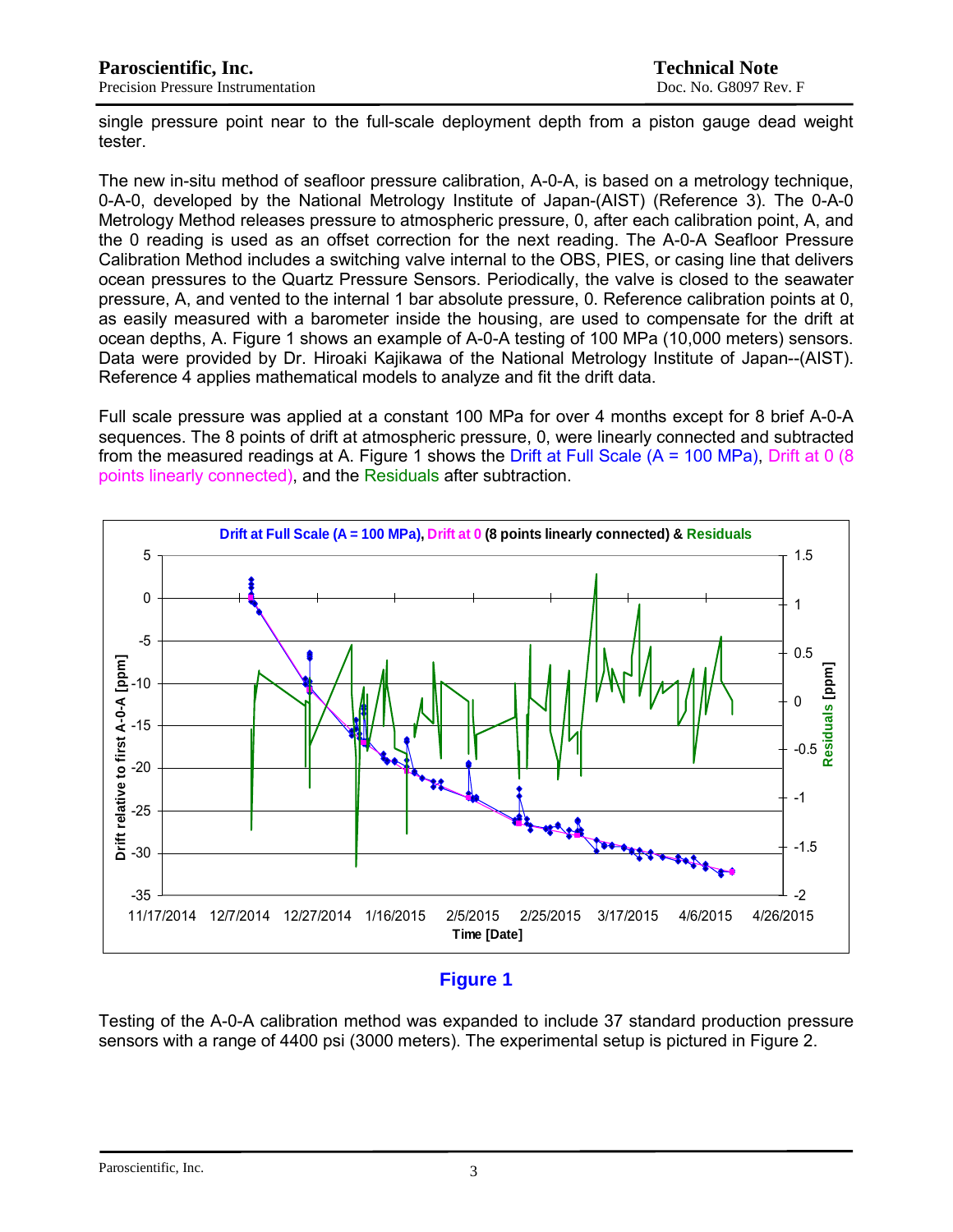



The A-0-A Calibration Method to Eliminate Drift was tested on a group of (37) 4400 psi (3000 meters) Digiquartz Pressure Sensors.

The 37 sensors were held at 4400 psi,  $(A)$ except for brief excursions to ambient atmospheric pressure, (0). A DHI piston gauge standard provided the 4400 psi, (A), inputs and our Nano Baro measured the atmospheric pressure, (0).

**Figure 2** 

A plot of average drift at full scale pressure, (A), atmospheric pressure, (0), and A-0-A Stability (Span) is shown in Figure 3. Over this timeline, the average drifts at full scale minus the drifts at atmospheric pressure are within +/- 5 parts-per-million of full-scale (0.02 psi or 1.4 cm).



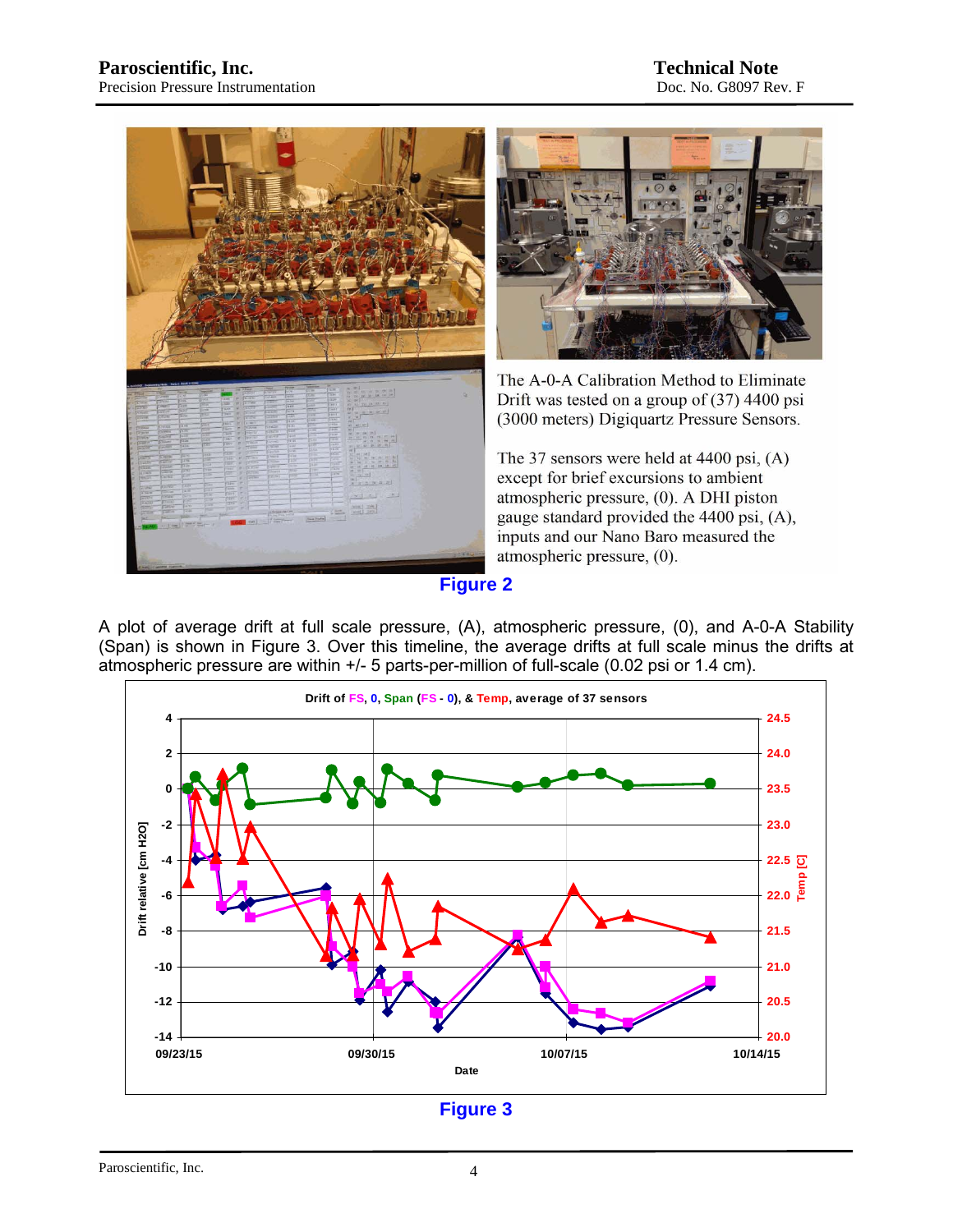The A-0-A calibration method was applied to 20 sensors (3000 meters range) from Nov. 3, 2015 to Dec. 29, 2015. At the end of the test, 19 sensors were released to atmospheric pressure for several months until another simulated full-scale deployment from April 19, 2016 to August 19, 2016. The results of the two tests are shown in Figures 4 and 5. During the two simulated deployments, the average drifts of span are again within  $+i$ - 5ppm of full scale (1.4 cm).



| r. |  |
|----|--|
|    |  |



**Figure 5**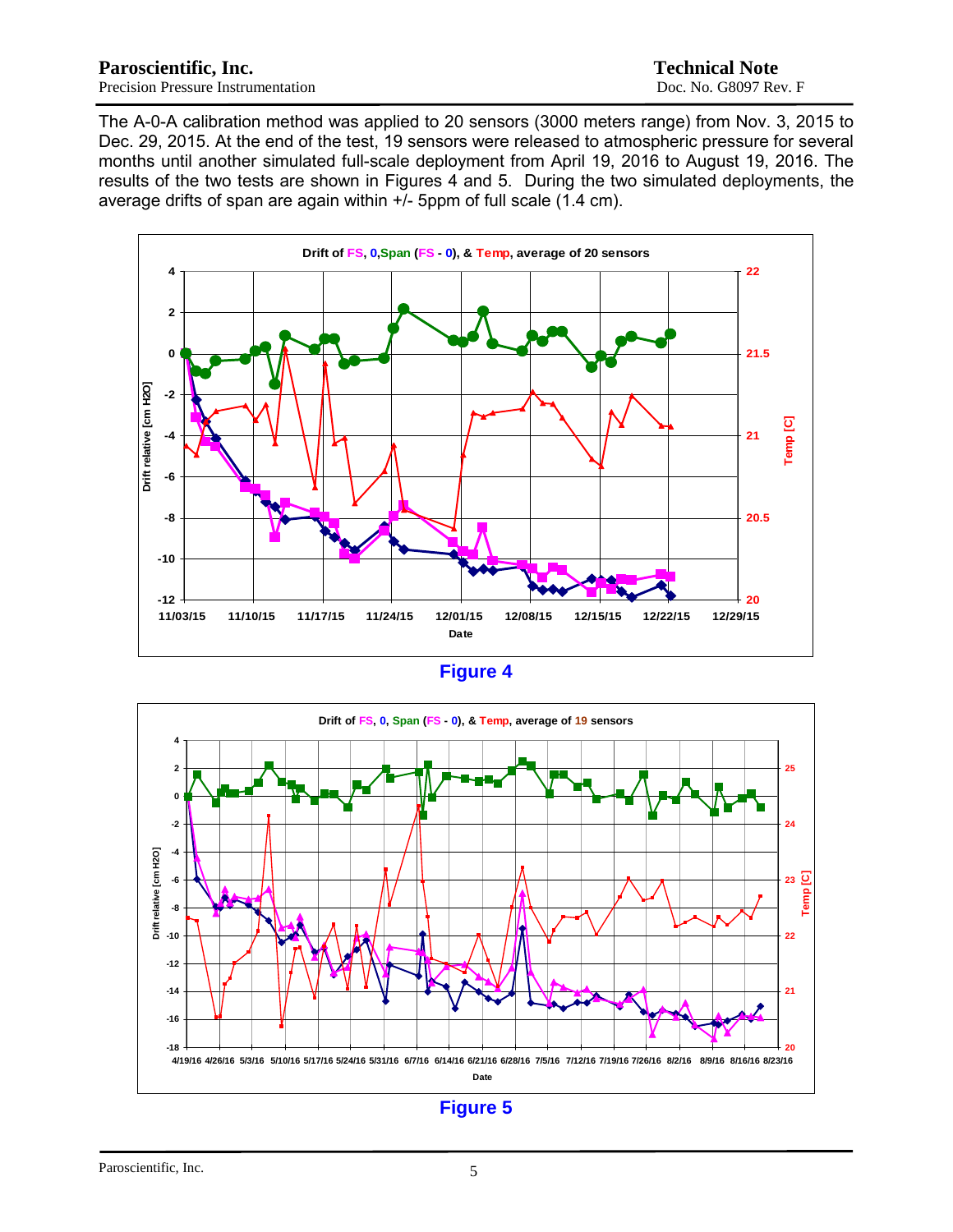#### **TRIAXIAL ACCELEROMETER ASSEMBLY AND IN-SITU CALIBRATION METHOD FOR IMPROVED GEODETIC AND SEISMIC MEASUREMENTS\***

There is a need for a device and in-situ calibration method for improved seismic and geodetic measurements. Traditional strong motion sensors do not have the sensitivity or stability to make good long-term geodetic measurements. Traditional broadband seismometers and tiltmeters operate over a small fraction of Earth's 1G gravity vector and do not have the range to measure strong seismic events and have no absolute reference for long-term measurements.

The goal is to make improved surface, subsurface and submarine measurements of seismic events together with geodetic measurements of earth movements such as tilt, subsidence and uplift. The initial geodesy requirement is to measure earth movements to better than 1 centimeter per year at a span of 1 kilometer. This is equivalent to a tilt of 10 micro-radians or a 10 micro-G's tilt (sine) component of Earth's 1 G static gravity.

In-situ calibrations are performed by rotating a triaxial accelerometer assembly relative to Earth's plumb line and measuring the components of the 1 G static gravity vector on three orthogonal axes. The triaxial acceleration assembly is calibrated with an internal alignment matrix such that measurements of Earth's gravity vector are rotationally invariant with respect to the direction of Earth's plumb line irrespective of the orientation of the triaxial assembly on the reference structure. Drift of the triaxial accelerometer assembly is compensated for by measuring the changes in the values of the invariant static gravity vector for each axis and correcting for the drift with new calibration coefficients.



ROTATION OF TRIAXIAL ACCELEROMETER ASSEMBLY TO ALIGN EACH ORTHOGONAL AXIS, X-Y-Z, WITH EARTH'S 1G PLUMB LINE.

\* Patent Pending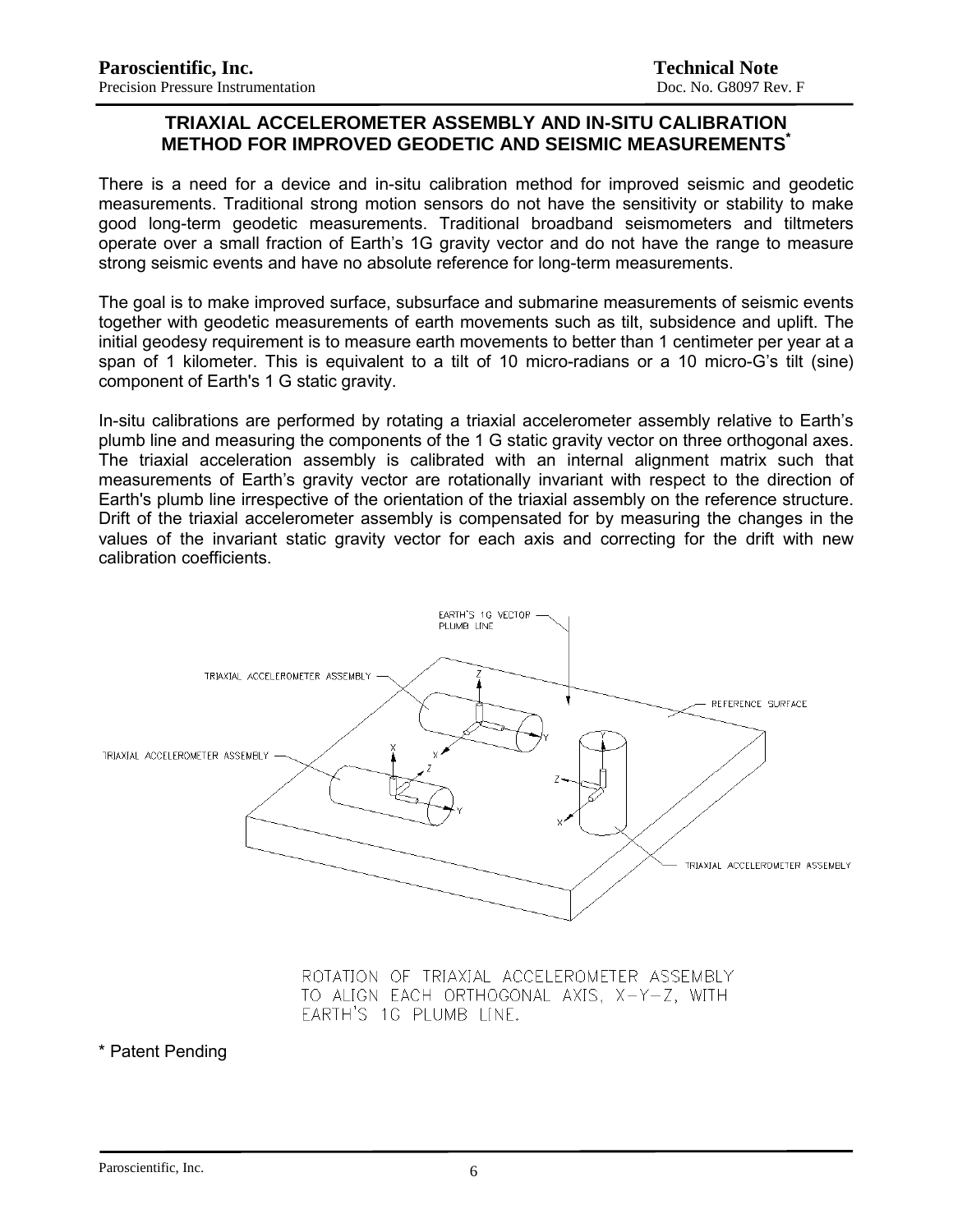From September 9 to December 30, 2014, tests were performed to determine the repeatability of this recalibration technique. The triaxial assembly consisted of 3 orthogonal nano-resolution quartz crystal accelerometers with a full scale range of 20 m/sec^2 (2 G's). The triaxial acceleration assembly was calibrated with an internal alignment matrix such that measurements of Earth's gravity vector are rotationally invariant with respect to the direction of Earth's plumb line gravity vector. A series of 1045 rotations (Flips) were made to align each axis (X, Y, Z) with Earth's 1G vector plumb line and return. The rotations of each axis do not need to be perfectly aligned with Earth's gravity vector. The drift is apportioned by the changes in output over time when nominally aligned with Earth's gravity vector. For example, if the nominal alignment is within 5 degrees then the drift can be apportioned to 99.6% since the cosine of 5 degrees is 0.996.

Results are shown in the table below:

| Average of 337 flips<br>Average of 338 flips<br>along X axis $(\mu g)$<br>along Y axis $(\mu g)$ |                 | Average of 340 flips<br>along $Z$ axis $(\mu g)$ | <b>Average of total</b><br>1045 flips $(\mu g)$ |
|--------------------------------------------------------------------------------------------------|-----------------|--------------------------------------------------|-------------------------------------------------|
| $0.09 \pm 0.04$                                                                                  | $0.09 \pm 0.03$ | $0.13 \pm 0.06$                                  | $0.10 \pm 0.05$                                 |

#### **For a total of 1045 Flips, the average non-repeatability = 0.10 µg. This is equivalent to a tilt non-repeatability of 0.010 cm. on a 1 kilometer baseline.**

Linear fits were applied on the data points from October 23 to December 30 to assess the long-term repeatability. The data points and the linear fits are shown in the plot below:



**Triaxial Accelerometer Vector compared to 1G Reference Oct.23-Dec.30, 2014**